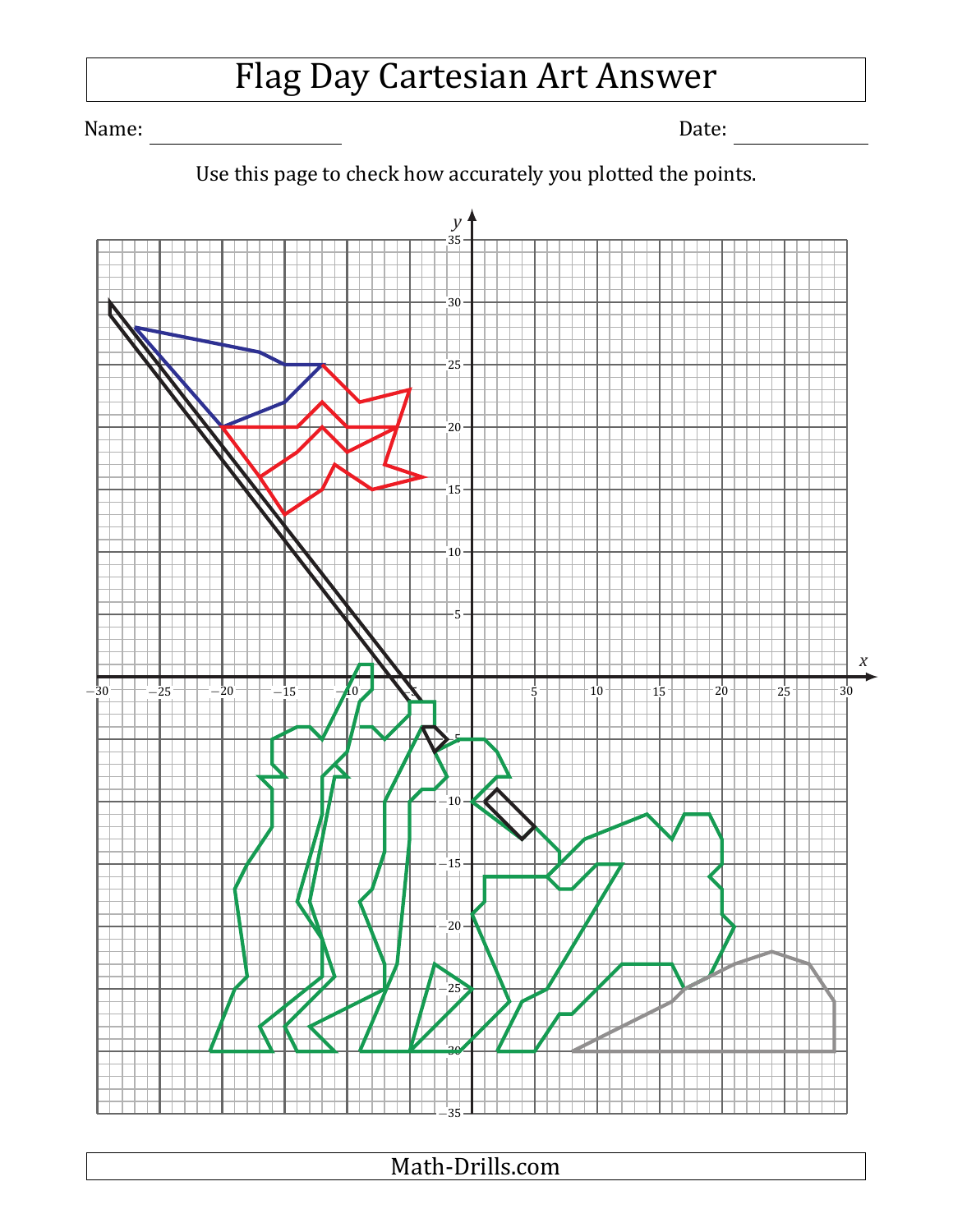## Flag Day Cartesian Art Coordinates

Name: Date:

Plot the coordinate points on this page on a coordinate grid to discover the picture. Join the points in order with line segments. Use the colors shown for best results.

Line 1 {Black}: (-5,-2), (-29,29), (-29,30), (-4,-2)

Line 2 {Blue}: (-27,28), (-17,26), (-15,25), (-12,25), (-15,22), (-20,20), (-27,28)

Line 3 {Red}: (-12,25), (-9,22), (-5,23), (-6,20), (-10,20), (-12,22), (-14,20), (-20,20), (-17,16), (-14,18), (-12,20), (-10,18), (-6,20), (-7,17), (-4,16), (-8,15), (-11,17), (-12,15), (-15,13), (-17,16)

Line 4 {Olive Green}: (-21,-30), (-19,-25), (-18,-24), (-19,-17), (-18,-15), (-16,-12), (-16,-9), (-17,-8), (-15,-8), (-16,-7), (-16,-5), (-14,-4), (-13,-4), (-12,-5), (-9,1), (-8,1), (-8,-1), (-9,-2), (-10,-6), (-12,-8), (-12,-11), (-14,-18), (-12,-21), (-12,-24), (-17,-28), (-16,-30), (-21,-30)

Line 5 {Olive Green}: (-9,-4), (-8,-4), (-7,-5), (-5,-3), (-5,-2), (-3,-2), (-3,-4), (-4,-4), (-7,-10), (-7,-14), (-8,-17), (-9,-18), (-7,-23), (-7,-25), (-13,-28), (-11,-30), (-14,-30), (-15,-28), (-11,-24), (-13,-18), (-11,-8),  $(-10,-8)$ ,  $(-11,-7)$ 

Line 6 {Olive Green}: (-9,-30), (-6,-23), (-5,-13), (-5,-10), (-4,-9), (-3,-9), (-2,-8), (-3,-6), (-1,-5), (1,-5), (2,-6), (3,-8), (2,-8), (0,-10), (4,-13), (5,-12), (7,-14), (7,-15), (6,-16), (1,-16), (1,-18), (0,-19), (3,-26), (-1,-30), (-5,-30), (0,-25), (-3,-23), (-5,-30), (-9,-30)

Line 7 {Olive Green}: (2,-30), (4,-26), (6,-25), (12,-15), (10,-15), (8,-17), (7,-17), (6,-16), (9,-13), (14,-11), (16,-13), (17,-11), (19,-11), (20,-13), (20,-15), (19,-16), (20,-17), (20,-19), (21,-20), (19,-24), (17,-25), (16,-23), (12,-23), (8,-27), (7,-27), (5,-30), (2,-30)

Line 8 {Gray}: (8,-30), (16,-26), (17,-25), (21,-23), (24,-22), (27,-23), (29,-26), (29,-30), (8,-30)

Line 9 {Black}: (-4,-4), (-3,-4), (-2,-5), (-3,-6), (-4,-4)

Line 10 {Black}: (1,-10), (2,-9), (5,-12), (4,-13), (1,-10)

#### Math-Drills.com